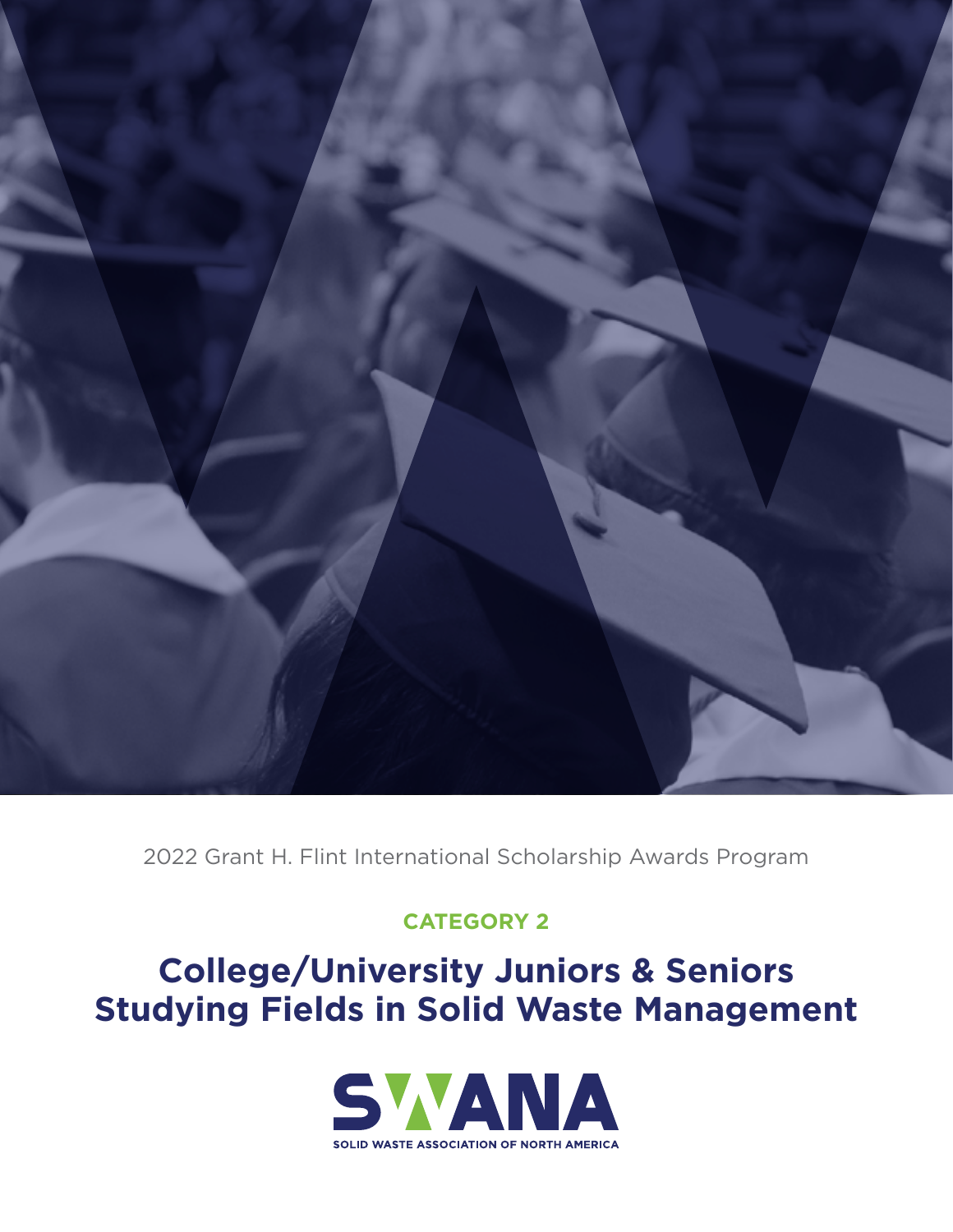

Dear College or University Junior or Senior:

Hello and thank you for your interest in SWANA's **Grant H. Flint Scholarship Awards Program**.

SWANA is a professional association of more than 10,500 members who work in solid waste management. That industry is far advanced from the old stereotypes of "garbage men." Our membership is diverse, and we encourage you to consider how your selected area of study might lead you into our professional ranks. Will you be an engineer, scientist, agency or business manager, sales professional, safety specialist, expert in communications, marketing, or policy? Do you want to work as a front-line collector, equipment operator, or maintenance specialist? They all help fulfill the critical function of managing solid waste as a resource and SWANA has a place for you.

To be eligible to apply for SWANA's Category II Scholarship, each worth \$5,000 USD, you must be:

- **•** Enrolled full-time in college or university for the period of time the scholarship will be used
- **•** Entering your junior or senior year of undergraduate studies
- **•** Pursuing a degree in environmental science, environmental studies, engineering, or a major applicable to the field of solid waste or resource management.
- **•** Sponsored by a SWANA member in good standing on May 2 of the application year. This can be you as a student member or a qualifying SWANA member (see the Eligibility criteria in the application).

#### **Applications are due to your Sponsor's [Chapter Scholarship Committee Chair](https://swana.org/community/awards-scholarships/scholarships-internships/contact-chapter-scholarship-chairs) no later than May 2, 2022.**

Chapters will evaluate all applications and can send one nomination for the \$5,000 US Category II (College/ University Junior or Senior) Scholarship to SWANA by June 3, 2022. SWANA's awards will be announced during summer 2022.

Many chapters also offer state/province level scholarships and we encourage you to contact the Chapter Scholarship Chair and review the Chapter website for information about local programs. Contact information for Chapter Committee Chairs and a link to chapter websites can be found at [SWANA.org/Scholarships](https://swana.org/community/awards-scholarships/scholarships-internships). Check early as the Chapter may have a different application deadline for its state/provincial level scholarships.

Members living outside the United States, its territories, or Canada should complete the application and send it directly to Sara Bixby in her role as SWANA's Staff Scholarship Administrator by May 2, 2022.

For more information, check with your Chapter Scholarship Chair or Sara Bixby at [sbixby@swana.org](mailto:sbixby@swana.org).

We look forward to receiving your application. Best of luck as you continue your education.

Sincerely,

**Mike Stringer**  Chair, SWANA Scholarship Committee **Sara Bixby** Deputy Executive Director, SWANA

P 301-585-2898 F 301-589-7068 [SWANA.org](http://SWANA.org)

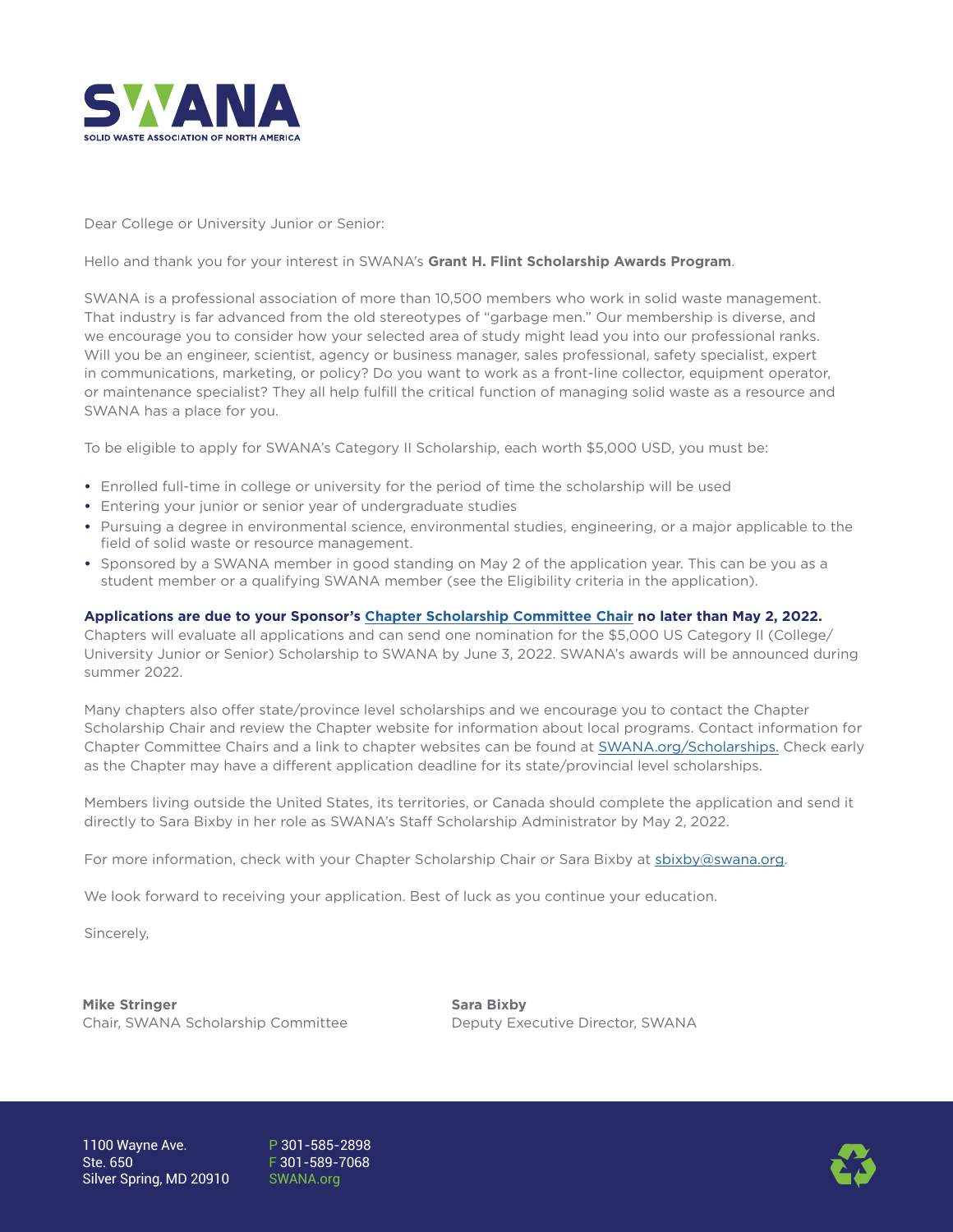# **Application Information**



#### **I. AWARDS:**

SWANA intends to give one Category II award of \$5,000 to a rising college/university junior or senior each year. Depending on the number and quality of applications, SWANA reserves the right to give more or fewer awards in this category and to adjust the number of awards in its other scholarship categories.

#### **II. ELIGIBILILTY:**

To be eligible to apply for SWANA's Category II Scholarship, you must satisfy all the following requirements:

- **•** Be enrolled full-time in college or university for the period of time the scholarship will be used
- **•** Be entering your junior or senior year of undergraduate studies
- **•** Be pursuing a degree in environmental science, environmental studies, engineering, or a major applicable to the field of solid waste management or sustainability.
- **•** SWANA Sponsor—you can satisfy this in one of two ways:
	- » Become a SWANA Student Member. This is free to full-time students and you can join by visiting [SWANA.org/community/membership/student-membership](https://swana.org/community/membership/student-membership). This also provides you access to other SWANA benefits OR
	- » Be the natural, adopted, or stepchild, or grandchild of a SWANA member in good standing who will act as your Sponsor.

SWANA employees and their family members are not eligible to apply. Beyond those exceptions, SWANA commits that all eligible persons shall have equal access to this program.

#### **Deadlines:**

- **• May 2**—All completed application forms and back-up documentation must be received by your Chapter Scholarship Committee Chair.
	- » Students can join two chapters for free.
		- *Join the chapter where your school is located. Submit your application there.*
		- If you have an internship or work assignment in a different chapter area, check into their activities and programs as those new relationships can lead to additional support for your application.
	- » If you are geographically located outside the United States, its territories, or Canada, send your completed application directly to SWANA's Staff Scholarship Administrator by May 2, 2022.
- **• June 2**—Chapters forward their nomination to SWANA headquarters for distribution to the International Scholarship Committee.
- **• August**—International Scholarship winners are announced.

#### **III. CRITERIA:**

The Scholarship Committee evaluates the Grant H. Flint Category II Scholarship applications as follows:

#### **A. Academics = 30%**

SWANA's Scholarship Committee considers past academic performance an important selection criterion. Your application must provide enough information to allow the Scholarship Committee to evaluate your academic performance.

**• REQUIRED:** Provide a transcript of your college/university transcripts up to the conclusion of the most recent period (quarter, trimester, semester).

An official, unofficial, or PDF copy of your transcript is required to be attached *to the application sent to the* 

*Chapter and forwarded to SWANA*. The transcript must provide marks for all courses and a measure of your academic performance when measured on the school's standardized scoring system. Identify the scale used (e.g., 4.0 on a 4.0 scale). An example of one possible measure satisfying this request for US based students is grade point average (GPA). SWANA acknowledges that not all schools use this measure and will accept other measures **documented by the transcript**.

**• OPTIONAL:** Attach documentation of any other college/university-level **academic performance, awards, or recognition** and/or letters of recommendation related to academic performance you believe the Scholarship Committee should consider.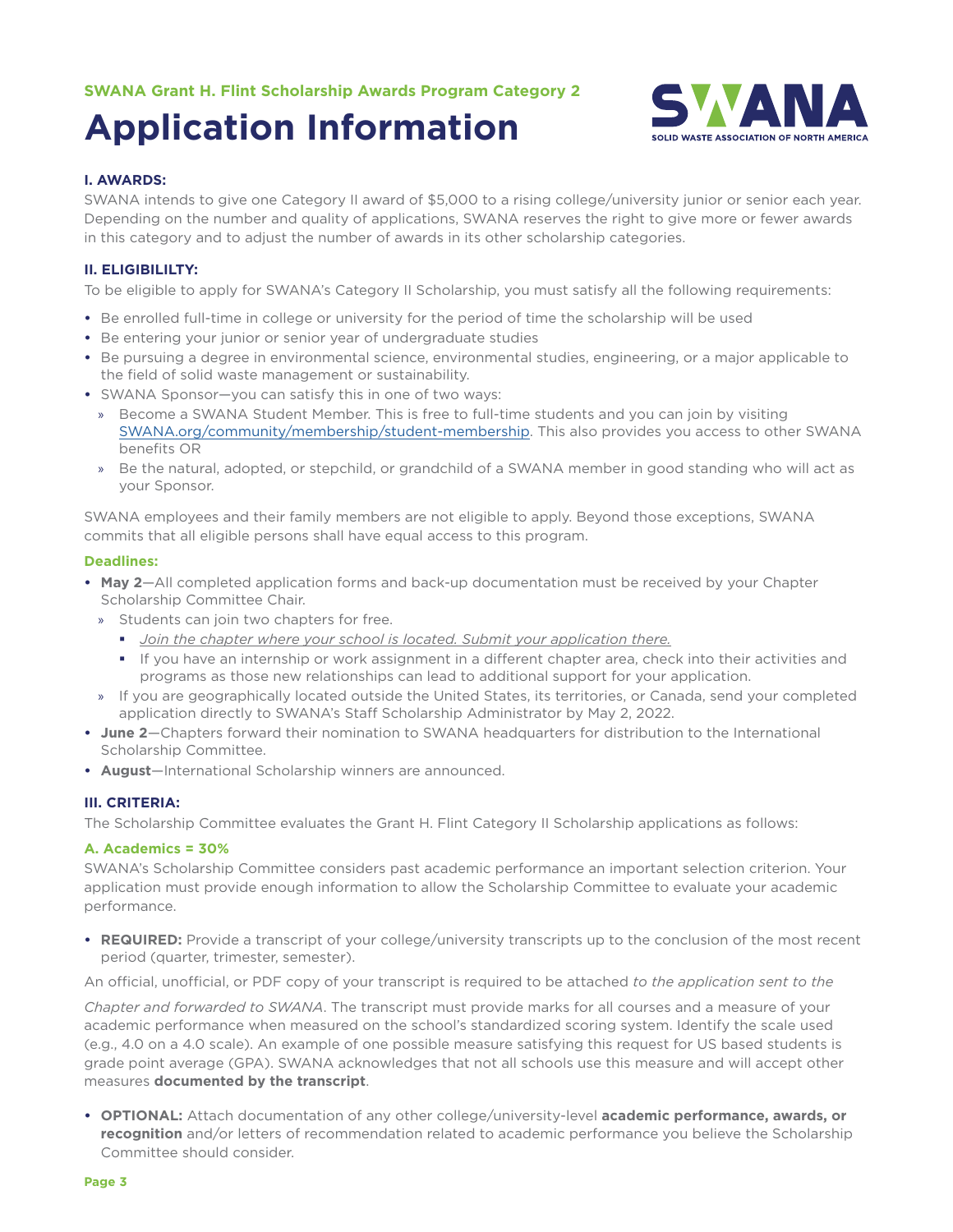## **Application Information**



#### **B. Relationship of Studies to Solid Waste Management = 50%**

The Committee will consider your current and completed courses, advisor/professor input, and your completed essay in its evaluations.

- **• REQUIRED**: Complete the form that asks for additional information about coursework related to solid waste management and/or a potential career in the industry.
- **• REQUIRED**: Please have your faculty advisory or a key professor in your studies related to solid waste management provide a one-page letter that discusses your academic performance.
- **• REQUIRED**: Write a one-page, original essay about the topic identified in Question 4. SWANA considers each essay for its potential as a blog post on social media, regardless of selection for a Scholarship.

#### **C. Other Activities = 20%**

Other Activities are activities and programs that can be connected with your studies (research, internships, assistantships), associated with school (participation student organizations), or entirely unrelated (volunteer activities, military service, employment).

- **• REQUIRED**: Completethe forms that ask for information about your other activities.
- **• OPTIONAL**: Attach a current copy of your resume.

Describe what you did and how often you participated. Attach documentation and/or letters of recommendation to help the Scholarship Committee appropriately score this part of your application.

#### **D. Financial Need—not weighted**

**• OPTIONAL**: Although it is not a weighted factor, the Scholarship Committee can take financial need into consideration. Some chapters may also consider financial need in their review of applications. Please *do not attach forms that contain confidential personal information*.

#### **E. Disqualification**

Applying is not a guarantee of funding. The Scholarship Committee may disqualify an application for any of the following reasons.

- **•** Applicant fails to meet the May 2 deadline for submitting the application to the Chapter or Staff Scholarship Administrator.
- **•** Chapter fails to provide its recommendations to SWANA by the June 3 deadline
- **•** Applicant will not be enrolled in classes in the coming semester
- **•** Applicant does not provide all REQUIRED supporting documentation
- **•** Application contains an essay or substantial parts of an essay written by another person
- **•** Application is not legible
- **•** Application is not signed or certified by the applicant in each spot indicated.

**Questions?** We realize there may be questions that aren't answered by this overview. Please direct your questions to your [Chapter's Scholarship Chairperson](https://swana.org/community/awards-scholarships/scholarships-internships/contact-chapter-scholarship-chairs), who can be found at [swana.org/community/awards-scholarships](http://swana.org/community/awards-scholarships) or for at-large applicants, to SWANA's Staff Scholarship Administrator, Sara Bixby, at [sbixby@swana.org.](mailto:sbixby%40swana.org?subject=)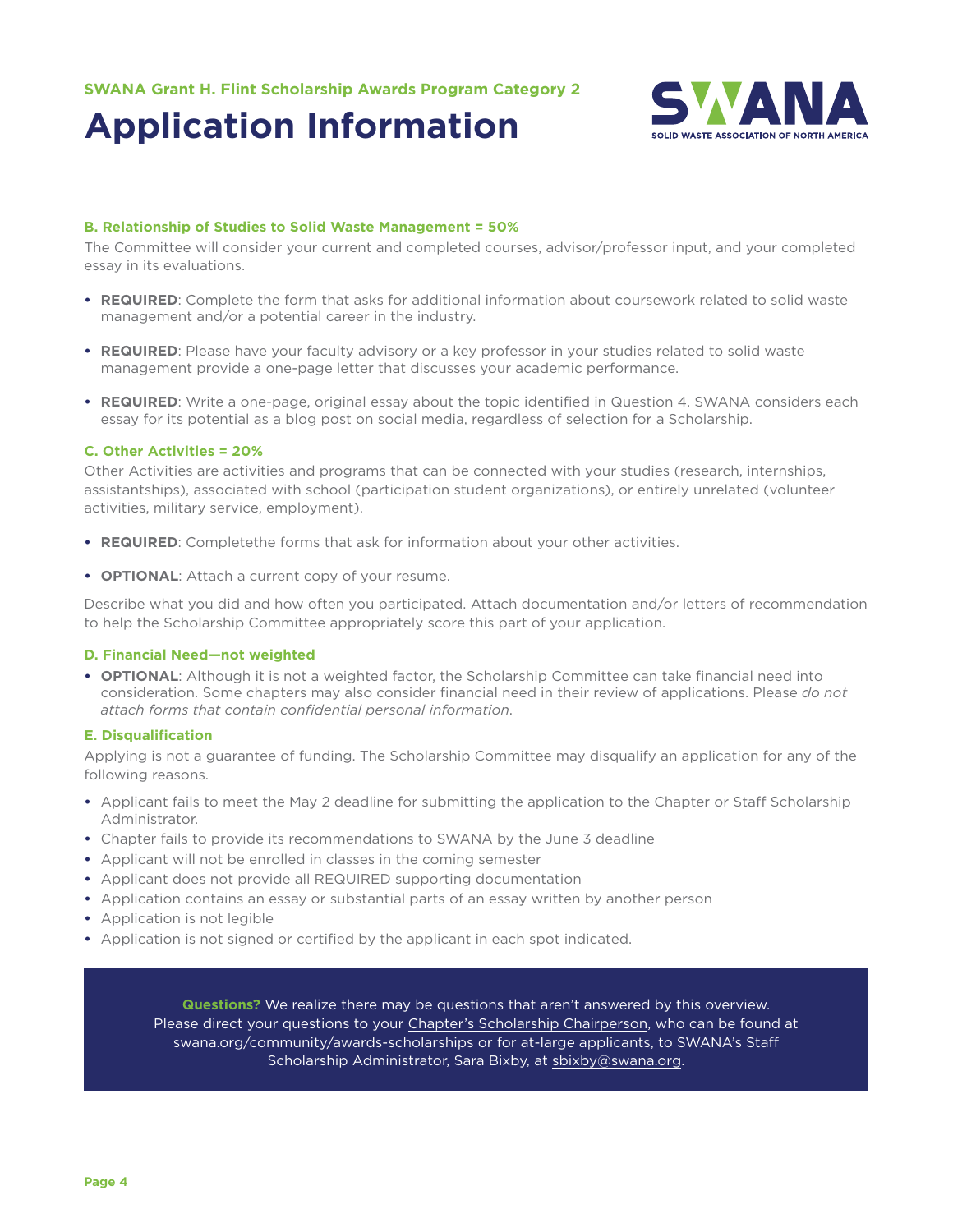**Application Information**



## **1. Applicant Information**

| City<br><b>Email Address</b> |       | Chapter Affiliation | State/Province Zip/Postal Code |
|------------------------------|-------|---------------------|--------------------------------|
|                              |       |                     |                                |
|                              |       |                     |                                |
|                              |       |                     |                                |
|                              |       |                     |                                |
|                              |       |                     |                                |
| City                         |       |                     | State/Province Zip/Postal Code |
| Phone                        | Email |                     |                                |
|                              |       |                     |                                |
|                              |       |                     |                                |

How does you rmajor relate to a carrer in the solid waste industry?

## **3. Academics = 30%**

#### **Required:**

Attach a copy of your college/university transcripts through the conclusion of the most recent period (quarter, trimester, semester). To aid the Committee's review, indicate your cumulative mark or grade point average here and identify the scale used (e.g., 4.0 on a 4.0 scale), if applicable.

Applicant's GPA or cumulative score Maximum in the scoring/scale used

#### **Optional:**

Attach documentation of any other **academic performance, awards, or recognition** and/or letters of recommendation related to academic performance you believe the Scholarship Committee should consider.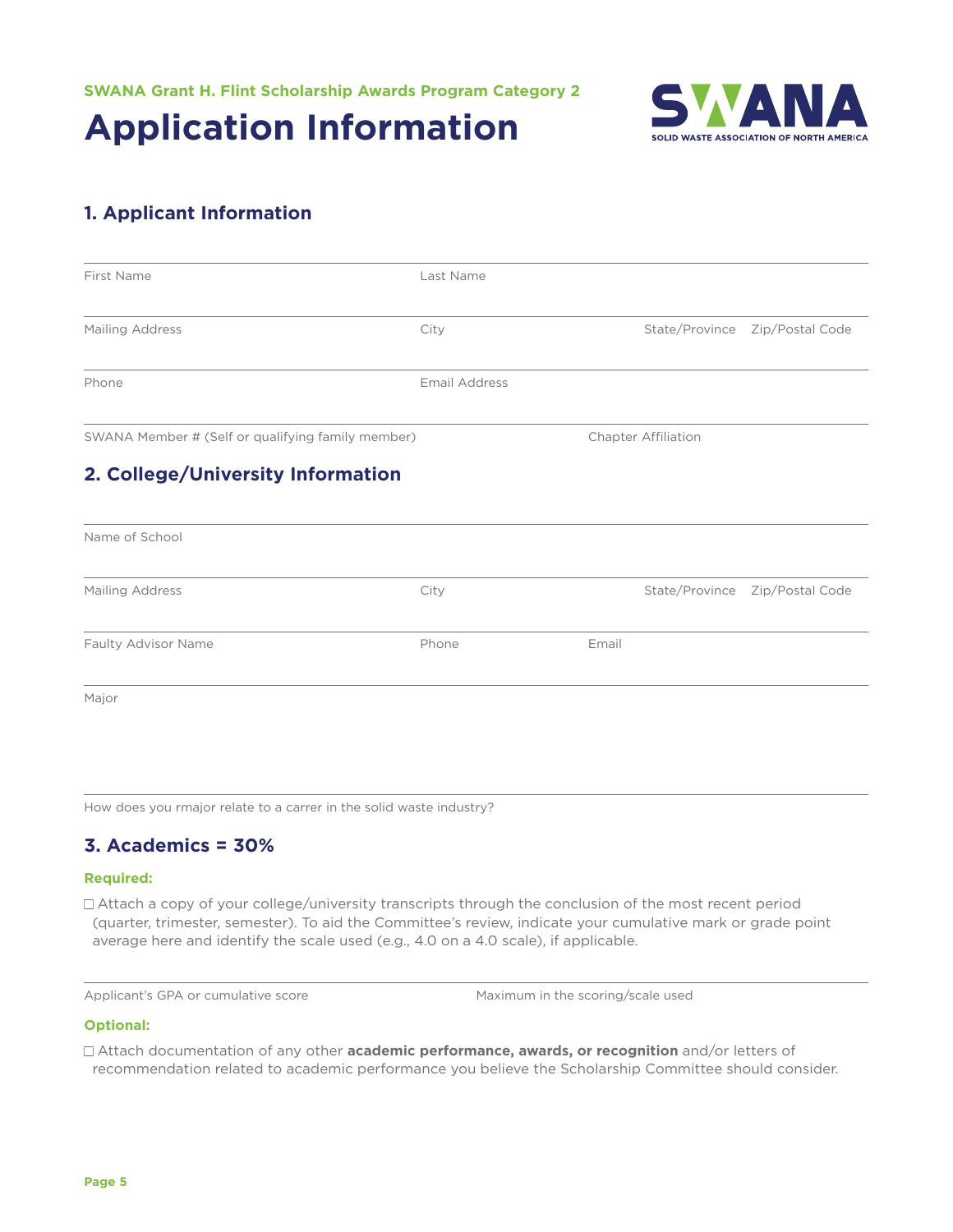# **Application Information**



## **4. Relationship of Studies to Solid Waste Management = 50%**

#### **Required: All three items must be included with your application.**

- □ Complete and sign the forms that ask for additional information about coursework and internships related to solid waste management and/or a potential career in the industry.
- □ Attach a letter about your academic performance from your faculty advisor or key professor in your studies related to solid waste management.
- Attach a one-page, original essay about the way in which your course work, internships, and/or overall studies will contribute to improving the management of waste as a resource or to addressing an environmental issue related to solid waste that is currently in the news.

## **5. Other Activities = 20%**

#### **Required:**

 $\Box$  Complete and sign the form that asks for information about your Other Activities. Attach documentation and/ or letters of support that will help the Scholarship Committee appropriately score your application. If you do not participate in Other Activities, sign the bottom of the blank page.

#### **Optional:**

□ Attach a current copy of your resume.

## **6. Financial Need**

You may attach a short statement of your financial need, describing how this scholarship will help offset tuition and related expenses and listing any other scholarships or educational funding received to-date. Please do not attach forms or other documented containing confidential personal information.

## **7. Signatures**

Signature of Applicant Date of Applicant Date of Applicant Date of Applicant Date of Applicant Date of Applicant Date of Applicant Date of Applicant Date of Applicant Date of Applicant Date of Applicant Date of Applicant D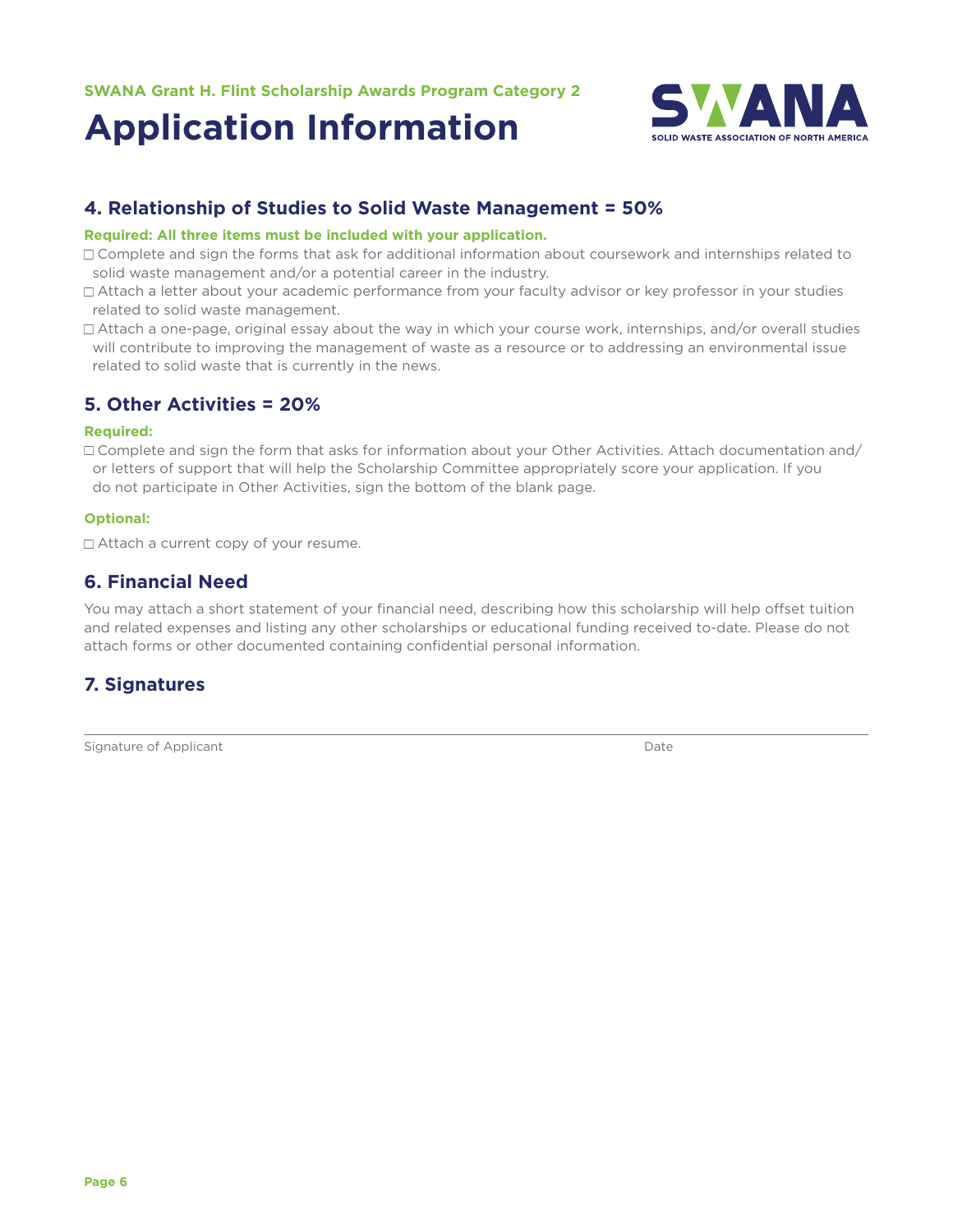



Please provide the course title, credit hours, grade earned, and up to a 25-word description of your course work that relates to solid waste management and/or a career in the industry. Copy the page if you need more space..

| Course Title | Credit Hours | Grade |
|--------------|--------------|-------|
|              |              |       |
|              |              |       |
| Description  |              |       |
| Course Title | Credit Hours | Grade |
|              |              |       |
|              |              |       |
| Description  |              |       |
| Course Title | Credit Hours | Grade |
|              |              |       |
|              |              |       |
| Description  |              |       |
| Course Title | Credit Hours | Grade |
|              |              |       |
|              |              |       |

Description

 $\Box$  I verify that the information above is true to the best of my knowledge.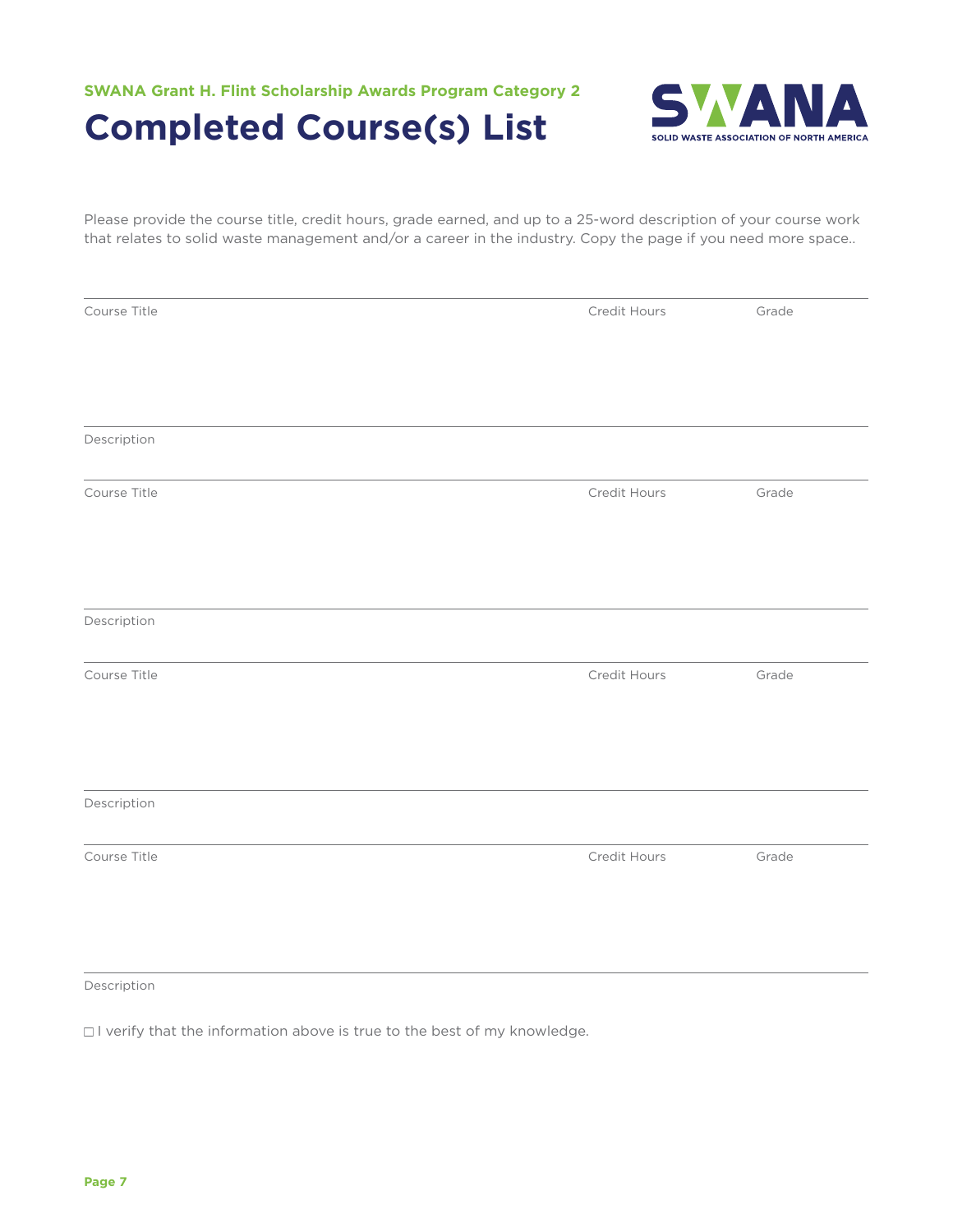## **SWANA Grant H. Flint Scholarship Awards Program Category 2 Internships/Assistantships**



Provide enough information to allow the Committee to what you did and its relevance to solid waste management. Please limit your description to no more than 250 words. Copy the page as needed to address additional internships and assistantships.

| Internship/Assistantship |       |  |
|--------------------------|-------|--|
| Supervisor's Name        | Title |  |
| Phone                    | Email |  |
|                          |       |  |
|                          |       |  |
|                          |       |  |
| Description              |       |  |
| Internship/Assistantship |       |  |
| Supervisor's Name        | Title |  |
| Phone                    | Email |  |
|                          |       |  |
|                          |       |  |

Description

 $\Box$  I verify that the information above is true to the best of my knowledge.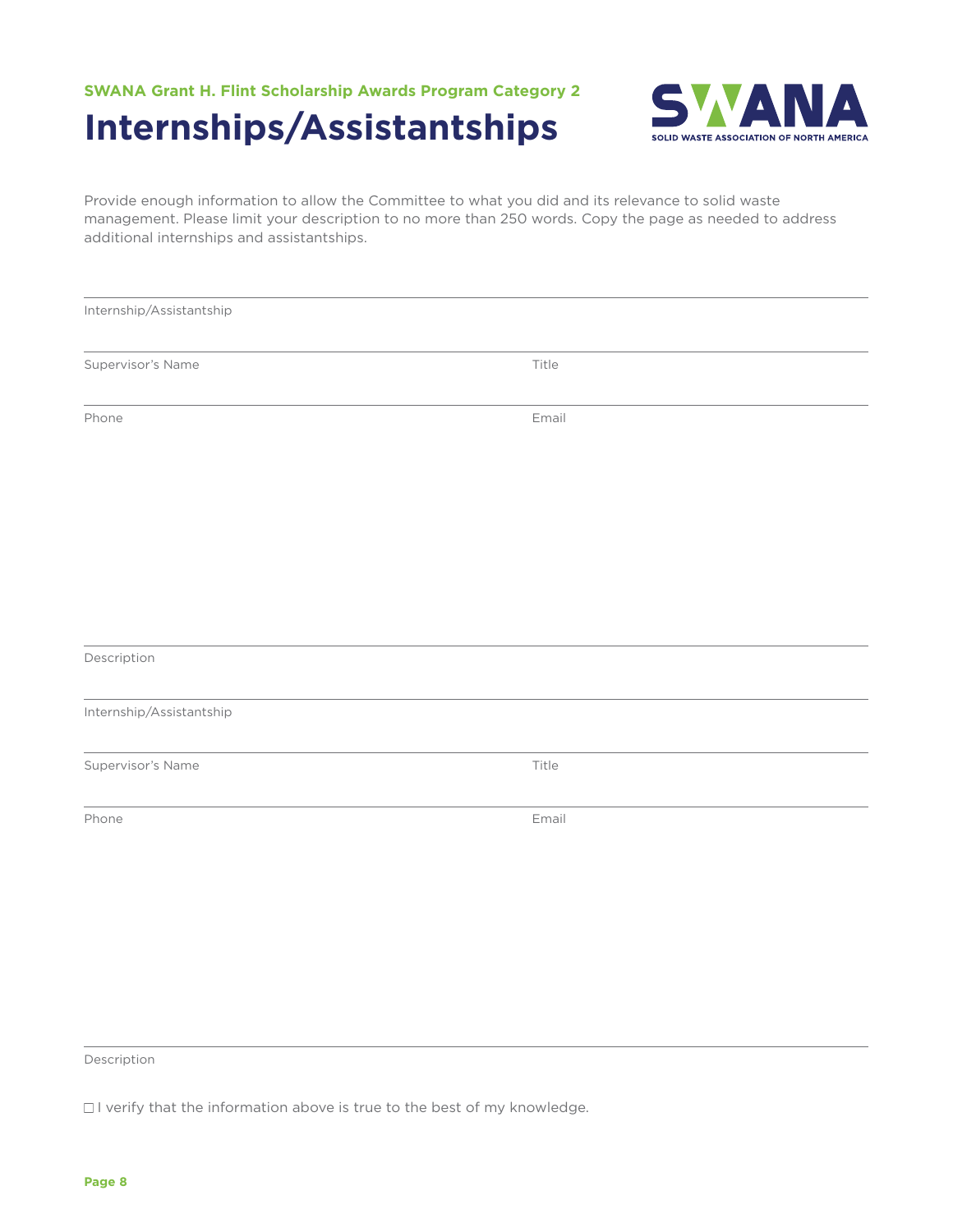**SWANA Grant H. Flint Scholarship Awards Program Category 2 Other Activities**



Other activities are activities and programs that can be connected with your studies, school participation, or entirely unrelated (volunteer activities, military service, employment). Provide enough information that Committee members can understand your participation. Keep it brief and copy the page if you need more space.

Activity

Duration & Frequency

How did you participate

Activity

Duration & Frequency

How did you participate

Activity

Duration & Frequency

How did you participate

 $\Box$  I verify that the information above is true to the best of my knowledge.